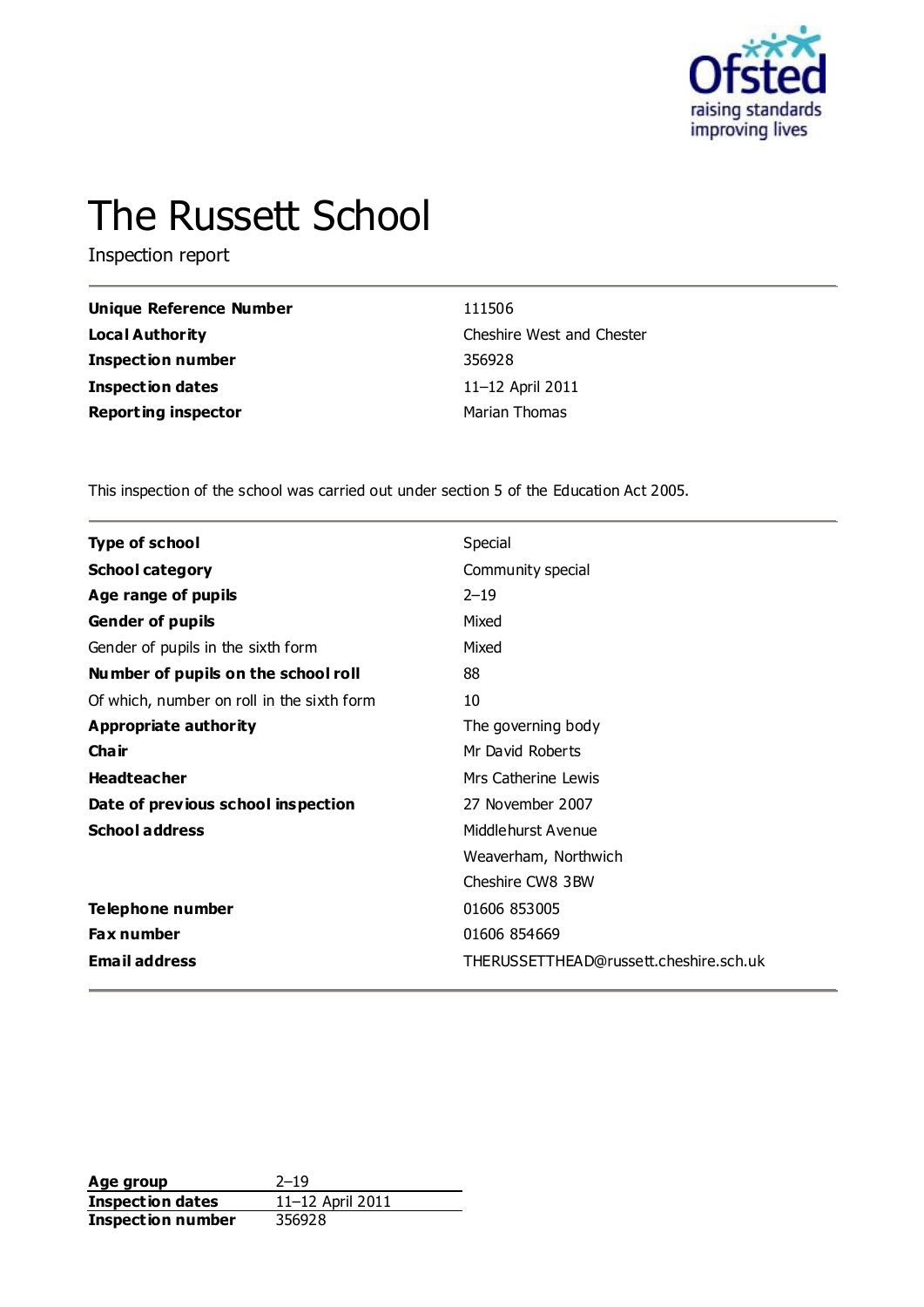The Office for Standards in Education, Children's Services and Skills (Ofsted) regulates and inspects to achieve excellence in the care of children and young people, and in education and skills for learners of all ages. It regulates and inspects childcare and children's social care, and inspects the Children and Family Court Advisory Support Service (Cafcass), schools, colleges, initial teacher training, work-based learning and skills training, adult and community learning, and education and training in prisons and other secure establishments. It assesses council children's services, and inspects services for looked after children, safeguarding and child protection.

Further copies of this report are obtainable from the school. Under the Education Act 2005, the school must provide a copy of this report free of charge to certain categories of people. A charge not exceeding the full cost of reproduction may be made for any other copies supplied.

If you would like a copy of this document in a different format, such as large print or Braille, please telephone 0300 123 4234, or email **[enquiries@ofsted.gov.uk](mailto:enquiries@ofsted.gov.uk)**.

You may copy all or parts of this document for non-commercial educational purposes, as long as you give details of the source and date of publication and do not alter the documentation in any way.

To receive regular email alerts about new publications, including survey reports and school inspection reports, please visit our website and go to 'Subscribe'.

Royal Exchange Buildings St Ann's Square Manchester M2 7LA T: 0300 123 4234 Textphone: 0161 618 8524 E: **[enquiries@ofsted.gov.uk](mailto:enquiries@ofsted.gov.uk)**

W: **[www.ofsted.gov.uk](http://www.ofsted.gov.uk/)**

© Crown copyright 2011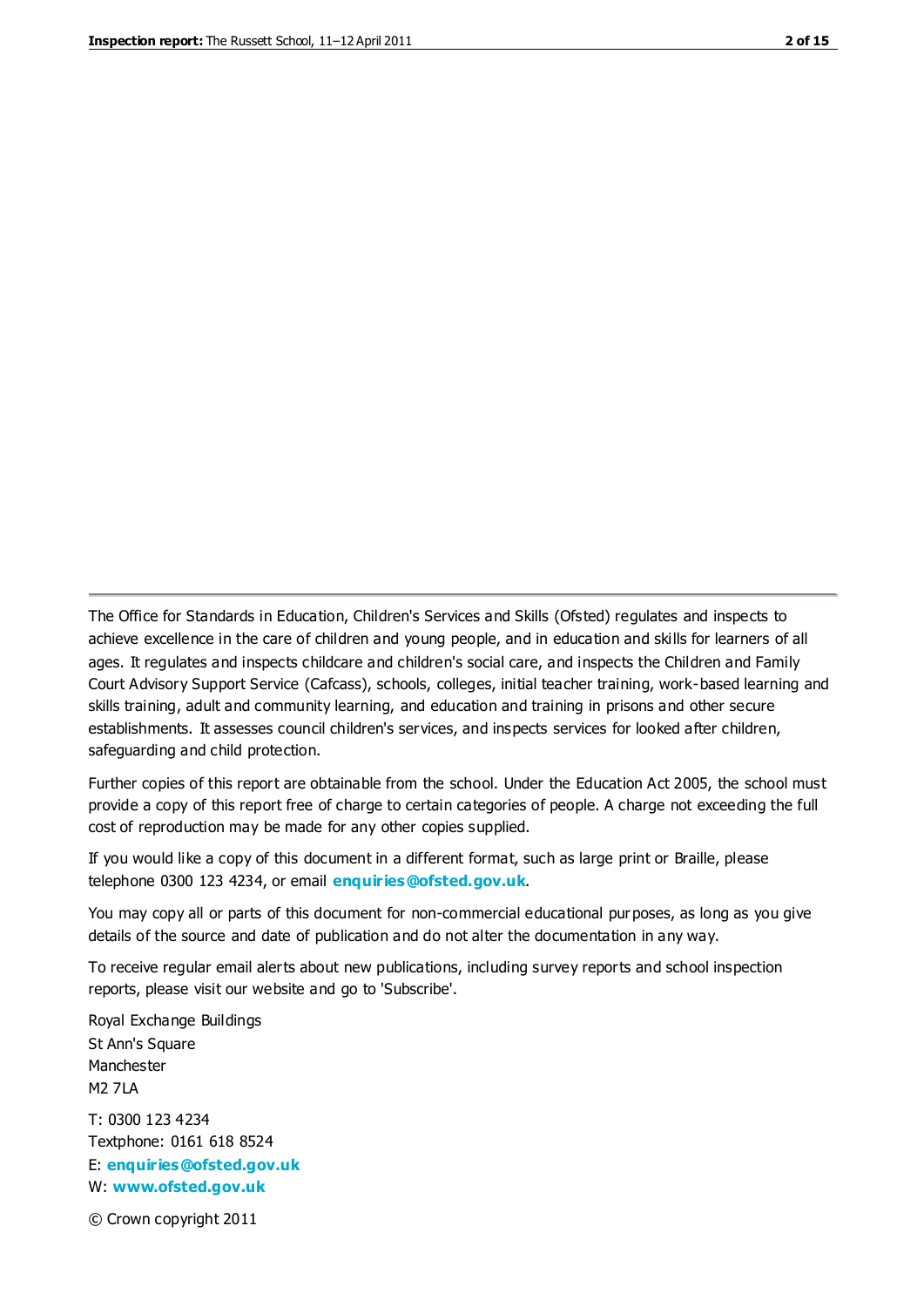# **Introduction**

This inspection was carried out by two additional inspectors. The inspectors observed 12 lessons taught by 11 teachers. Meetings were held with groups of pupils, members of the governing body, teaching staff, and the school's senior leadership team. The inspectors observed the work of the school and looked at teachers' planning for lessons, school leaders' development plans and samples of pupils' work. The inspectors also took into account the views of 26 parents and carers who returned questionnaires to the inspection team.

The inspection team reviewed many aspects of the school's work. It looked in detail at a number of key areas.

- $\blacksquare$  The progress of pupils across the key stages.
- Whether the attendance of pupils is good enough.
- The quality of the health, safety and welfare documentation and the associated systems.
- Whether the governing body is effective in supporting the headteacher.

## **Information about the school**

The Russett School and Cheshire Multi-Sensory Impairment Unit provides for children and students who have severe or profound learning difficulties and/or disabilities. A significant number of the young people who attend the school have conditions such as autistic spectrum disorders, challenging behaviours and multi-sensory impairment; all have a statement of special educational needs. Pupils come from across the county of Cheshire and beyond. Overall there are more boys than girls and approximately one-third of pupils are known to be eligible for free school meals. A very small number of individuals are from minority ethnic backgrounds and an even smaller number are in the care of the local authority. Since the last inspection there have been significant changes to the school leadership team, including the appointment of a new headteacher. The school has achieved Healthy School status.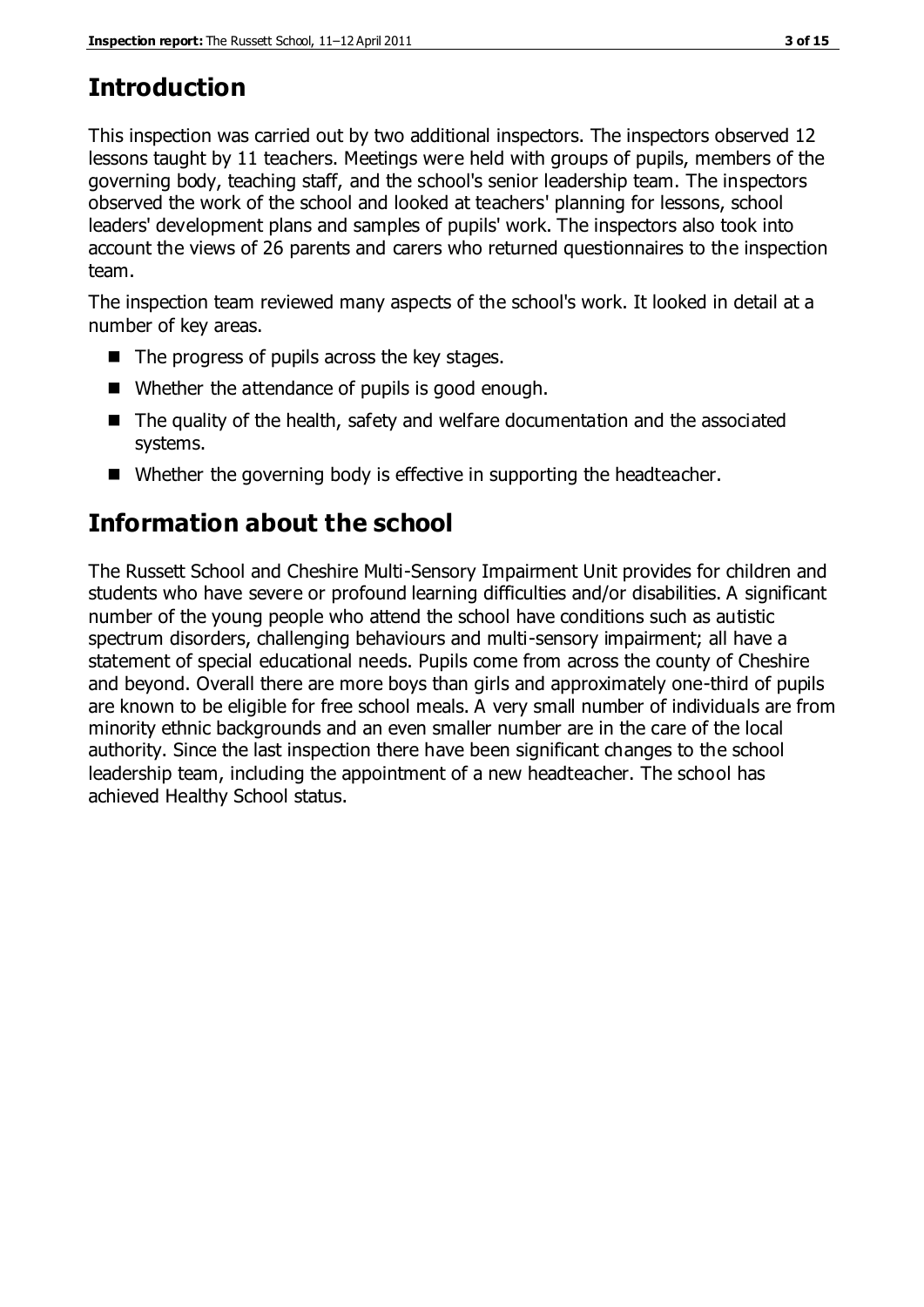## **Inspection judgements**

| Overall effectiveness: how good is the school?  |  |
|-------------------------------------------------|--|
| The school's capacity for sustained improvement |  |

## **Main findings**

The Russet School and Cheshire Multi Sensory Impairment Unit is a good school which provides a good standard of care, guidance and support. This ensures that pupils' behavioural, medical and learning needs are successfully met and enables them to make good progress overall both personally and academically. Parents' and carers' views are reflected well in the comment: 'My child is like a different person since he attended this school. He is now happy and his behaviour is much better.'

The headteacher and senior leaders have high expectations of what pupils can achieve and ensure the quality of provision necessary for them to do so. Self-evaluation of the school's effectiveness is accurate and rigorous and findings are acted upon to good effect. The school's strength is its ability to recognise and support the needs of all pupils. This ensures barriers to learning are minimised. Since the last inspection, the school has significantly improved many aspects of its performance, such as ensuring pupils' overall progress is now effectively tracked and monitored, and creating opportunities for best practice in teaching to be shared. This demonstrates a good capacity to improve further under current leadership.

Pupils grow in confidence as they move through school. The majority say they enjoy school and are clear about how to stay healthy. Behaviour is good both within and outside the classroom. Pupils say they feel safe. Attendance is rising and has improved significantly since the last inspection. Strong links with outside agencies have been developed which support pupils' learning and development significantly. This, coupled with a newly introduced work experience programme, helps to ensure pupils are prepared satisfactorily for the next stage of their education or training. Pupils have an understanding of the local community; however, links to promote their awareness of life in a multi-ethnic society are limited.

Teaching is good in the majority of classrooms and is based on a clear assessment of pupils' learning needs. However in a small number of classrooms the setting of academic targets for individuals and groups of pupils is insufficiently rigorous and as a result progress for some pupils slows. The curriculum is personalised to meet the needs of individual learners well in the main school and is exceptionally well organised in the Early Years Foundation Stage unit. Students leaving the sixth form are satisfactorily prepared for their transition to a range of different settings. However, the development of individual portfolios of evidence reflecting learning and achievement in the sixth form is at an early stage.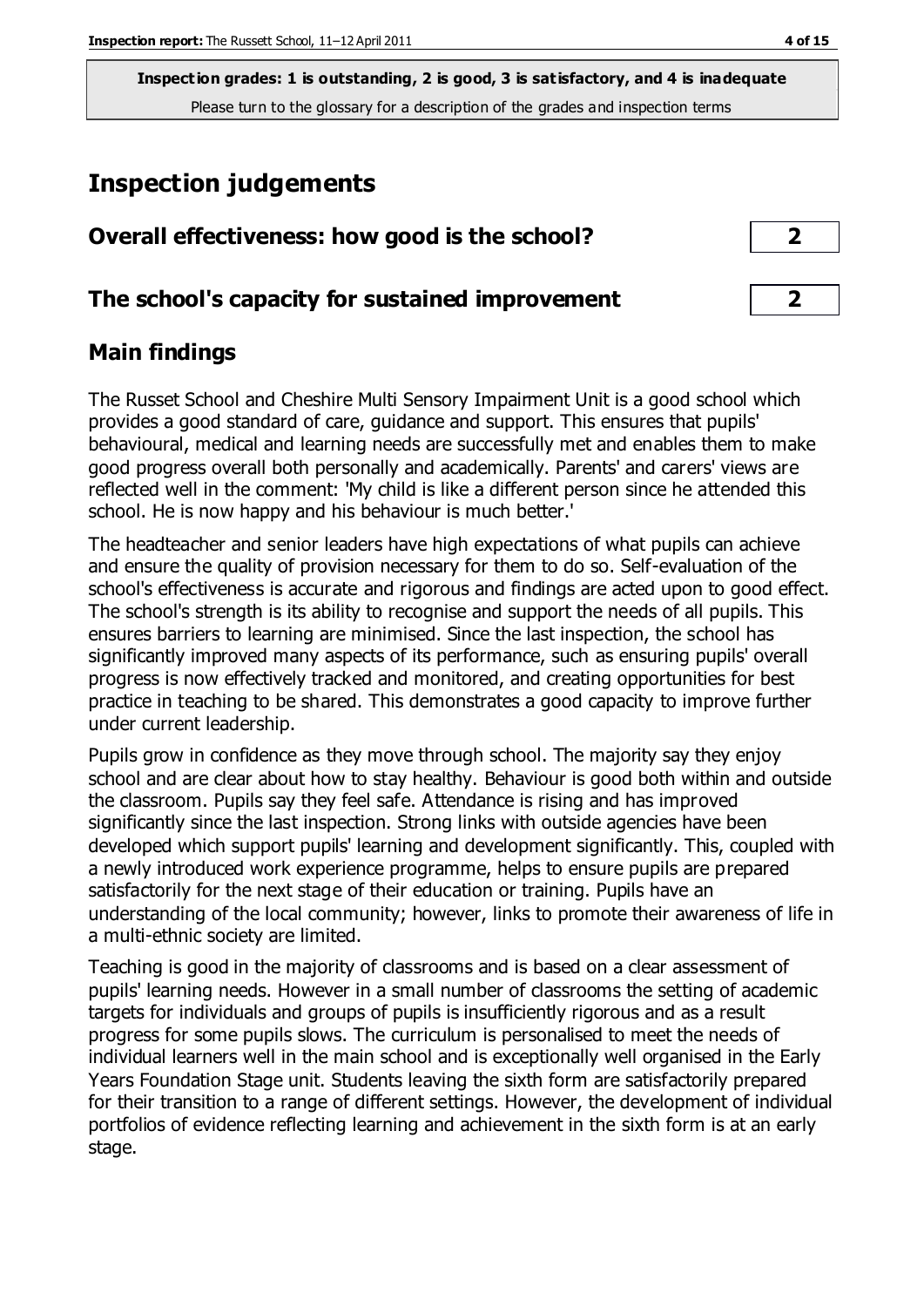#### **What does the school need to do to improve further?**

- Improve the pace of learning in a minority of lessons by ensuring that academic targets more accurately match pupils' needs.
- Within the sixth form develop an accurate record of students' learning and achievement in order to better support students' transition to their next stage of education or training.
- **Provide further opportunities for pupils to increase their knowledge and** understanding of life in a multi-ethnic society.

### **Outcomes for individuals and groups of pupils 2**

When pupils join the school the levels at which they are working are typically much lower than those expected for their age. Some pupils also need to develop the skills needed for good learning, for example sitting down when required and listening carefully. Pupils respond positively to their individual learning programmes. These enable pupils' learning and achievement to be consistent across the curriculum. This was illustrated in a lesson for a group of pupils with profound and multiple learning difficulties. The aim of the lesson was to give pupils the opportunity to experience South American culture and music. Pupils enthusiastically responded to the images and music of the region, showing a high level of appreciation. Individual tasks, tailored exceptionally well to their needs demonstrated this well. Their involvement in the evaluation of their learning was skillfully undertaken and showed clearly their progress towards individual targets. Overall, pupils across the main school are making good progress, including in English, mathematics and science. However, students in the sixth form make only satisfactory progress overall and children in the Early Years Foundation Stage make outstanding progress against challenging targets.

Pupils leave Key Stage 4 with as many qualifications and accreditations as possible. Last year's school leavers received accreditation in English, mathematics, science, information and communication technology (ICT) and physical education. Regardless of their special educational needs and/or disabilities, all groups of pupils, including those who are looked after by the local authority, progress at similar rates as they move up through the school.

Pupils feel safe because they know staff are supportive and help them at all times. Most clearly enjoy school. As one pupil commented, 'Coming to school is brilliant. I enjoy seeing my friends every day.' Many pupils recognise the importance of eating healthy meals and have a good understanding of what constitutes a healthy diet. Pupils of all abilities enjoy the sporting opportunities offered and appreciate the part this plays in a healthy lifestyle. Pupils make a good contribution to the community within and outside school by listening to and appreciating the needs of others. For example, pupils are frequently involved in fundraising activities, including most recently a shoe box appeal to support elderly people. Pupils' good overall spiritual, moral, social and cultural development is seen in the way in which they react to each other and take care of the environment. However, they do not yet have a sufficiently good awareness of communities beyond those represented in the immediate locality.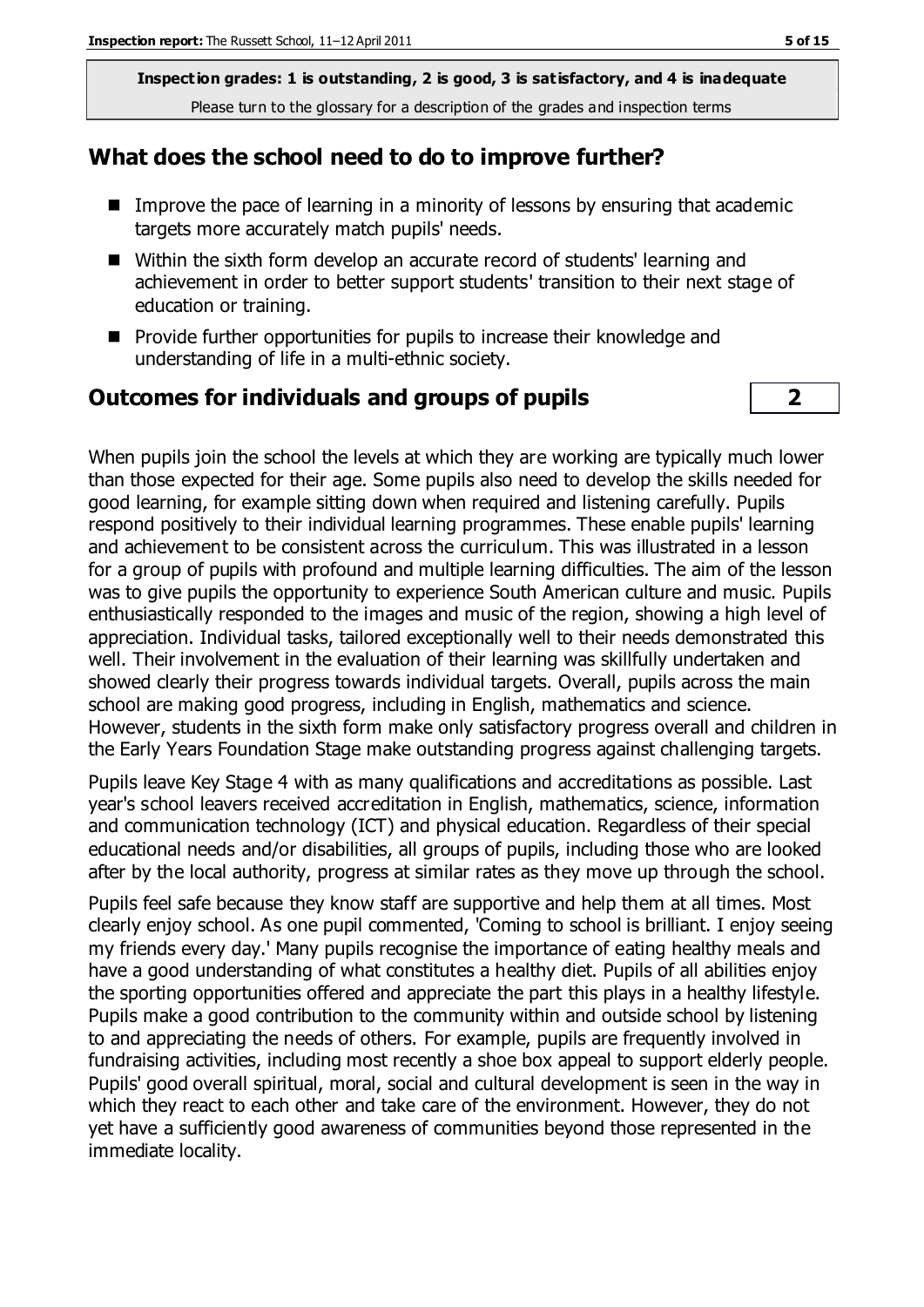# **Inspection grades: 1 is outstanding, 2 is good, 3 is satisfactory, and 4 is inadequate**

Please turn to the glossary for a description of the grades and inspection terms

#### These are the grades for pupils' outcomes

| Pupils' achievement and the extent to which they enjoy their learning                                                     | $\overline{2}$ |
|---------------------------------------------------------------------------------------------------------------------------|----------------|
| Taking into account:<br>Pupils' attainment <sup>1</sup>                                                                   | $\ast$         |
| The quality of pupils' learning and their progress                                                                        | 2              |
| The quality of learning for pupils with special educational needs and/or disabilities<br>and their progress               | $\mathcal{P}$  |
| The extent to which pupils feel safe                                                                                      | $\mathbf{2}$   |
| Pupils' behaviour                                                                                                         | 2              |
| The extent to which pupils adopt healthy lifestyles                                                                       | 2              |
| The extent to which pupils contribute to the school and wider community                                                   | $\overline{2}$ |
| The extent to which pupils develop workplace and other skills that will contribute to<br>their future economic well-being | 3              |
| Taking into account:<br>Pupils' attendance <sup>1</sup>                                                                   | 3              |
| The extent of pupils' spiritual, moral, social and cultural development                                                   | 2              |

<sup>1</sup> The grades for attainment and attendance are: 1 is high; 2 is above average; 3 is broadly average; and 4 is low

\* In some special schools inspectors do not make a judgement about attainment in relation to expectations of the pupils' age.

#### **How effective is the provision?**

Most teachers use assessment information effectively to set achievable targets for pupils and plan lessons conscientiously. In the majority of lessons, good attention is given to ensuring work is modified to meet the different needs of pupils within the class. However in a minority of lessons learning opportunities do not match pupils' needs sufficiently well. This is because, on these occasions, targets set are not sufficiently challenging, particularly for the most able, As a result, learning and progress for some pupils slows and hence teachers' use of assessment is satisfactory overall. In most lessons, support staff are well deployed and work closely and effectively with teachers to support the needs of all learners. Behaviour is good in lessons despite the high levels of need of some pupils. This is due to teachers' high expectations, good strategies for managing behaviour, and strong relationships, which ensure that pupils engage with learning.

The curriculum is well organised and is imaginatively enhanced by many visits and activities away from the classroom. Residential visits to a variety of locations help to develop pupils' independence. For example, a recent trip to an outdoor pursuits centre was described by pupils as, 'Brilliant'. The range of academic accreditation offered to pupils is good in the main school but only satisfactory in the sixth form. The quality of work experience and college placements is currently satisfactory, but is improving strongly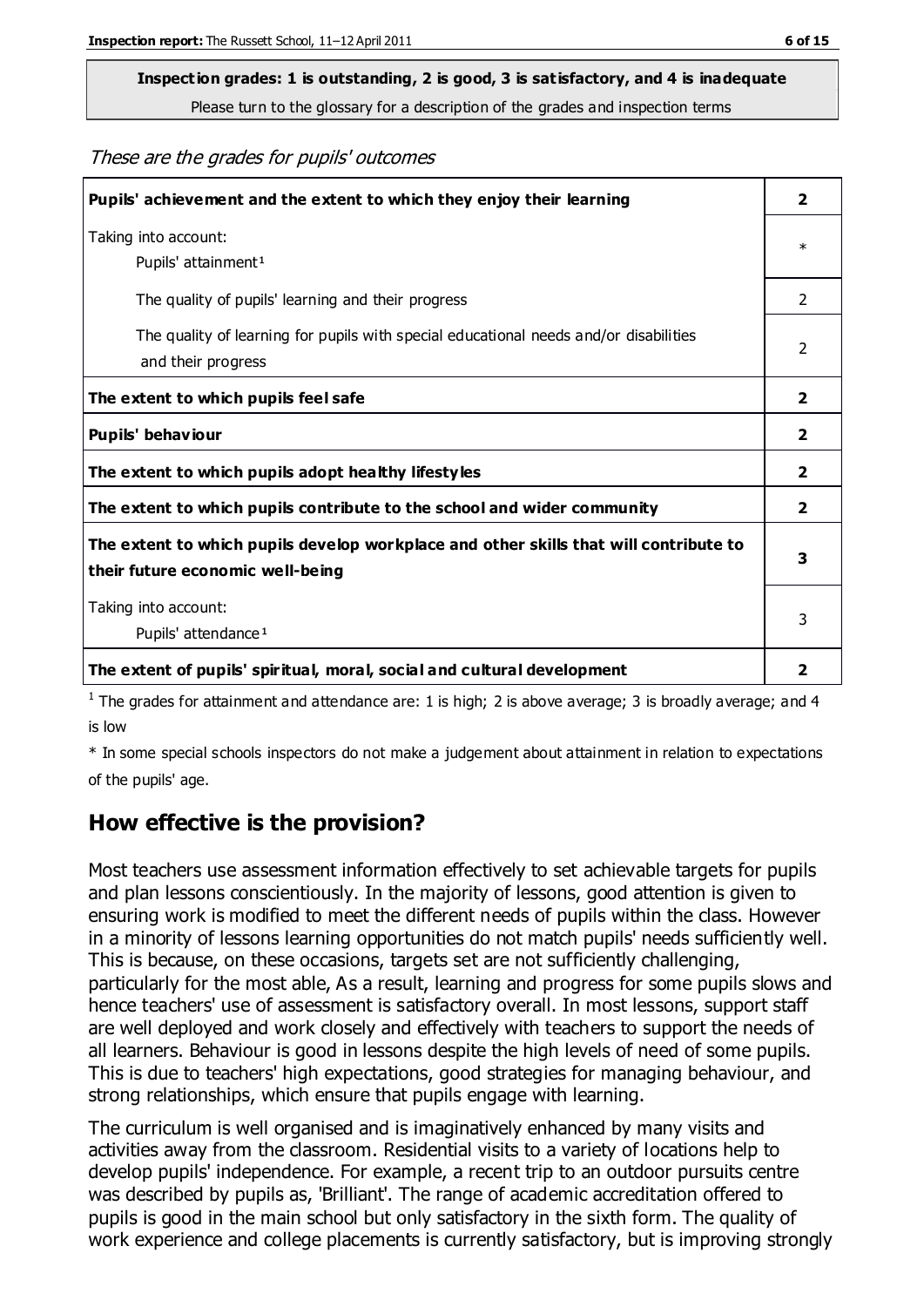under current leadership. The curriculum offers pupils good opportunities to improve their literacy and numeracy skills. Planned links between subject areas are improving, enabling pupils to apply their skills in different contexts.

As a result of good care, guidance and support, pupils feel there is always someone who will listen and help. A careful and thorough assessment is undertaken when pupils arrive at the school, which is then used to target support effectively. Particularly vulnerable pupils are well supported and this is helped by good links with many outside agencies. The school makes every effort to ensure that all pupils, including those with life-limiting conditions attend school as often as they are able. Overall attendance has fluctuated in the past and is largely dependent on the numbers of pupils with a high level of medical need. It is currently rising rapidly as a result of strong links with the education welfare service and health care professionals. Transition arrangements are securely in place and are well supported by partnerships with 'Connexions' advisors.

These are the grades for the quality of provision

| The quality of teaching                                                                                    |  |
|------------------------------------------------------------------------------------------------------------|--|
| Taking into account:<br>The use of assessment to support learning                                          |  |
| The extent to which the curriculum meets pupils' needs, including, where relevant,<br>through partnerships |  |
| The effectiveness of care, guidance and support                                                            |  |

### **How effective are leadership and management?**

The visionary leadership of the headteacher and acting deputy headteacher is moving the school forward well and ensuring good outcomes for pupils. Subject leaders' expertise is developing well and their work is having an increasing impact on provision and pupils' progress. Strong partnerships forged with outside agencies contribute well to driving improvement further. The school's governing body has implemented secure procedures to ensure the health and well-being of all pupils. Its members offer a good level of support to the school and challenge to senior leaders. Documents, such as policies, and procedures, ensure all safeguarding requirements are met and that practice is of a good standard. The strength and quality of these procedures mean that any safeguarding issues are dealt with swiftly and effectively by senior leaders. Leaders and managers have ensured that the school is an inclusive community. As a result, systems to promote equality of opportunity and tackle discrimination within school are of a good standard and the school works hard and successfully to eliminate any gaps in the performance of different groups of pupils.

Leaders are beginning to build successful links with the local community. For example, coffee mornings for parents and carers and members of the local community and a playgroup are hosted in the school. However, there are too few links to other communities to improve and develop pupils' understanding of life in a multi-ethnic society. The school makes great efforts to engage parents and carers. The work of school staff ensures they are kept well informed about their child's successes. Parent and carer education programmes and attendance diary links with home are in place and as a result, parents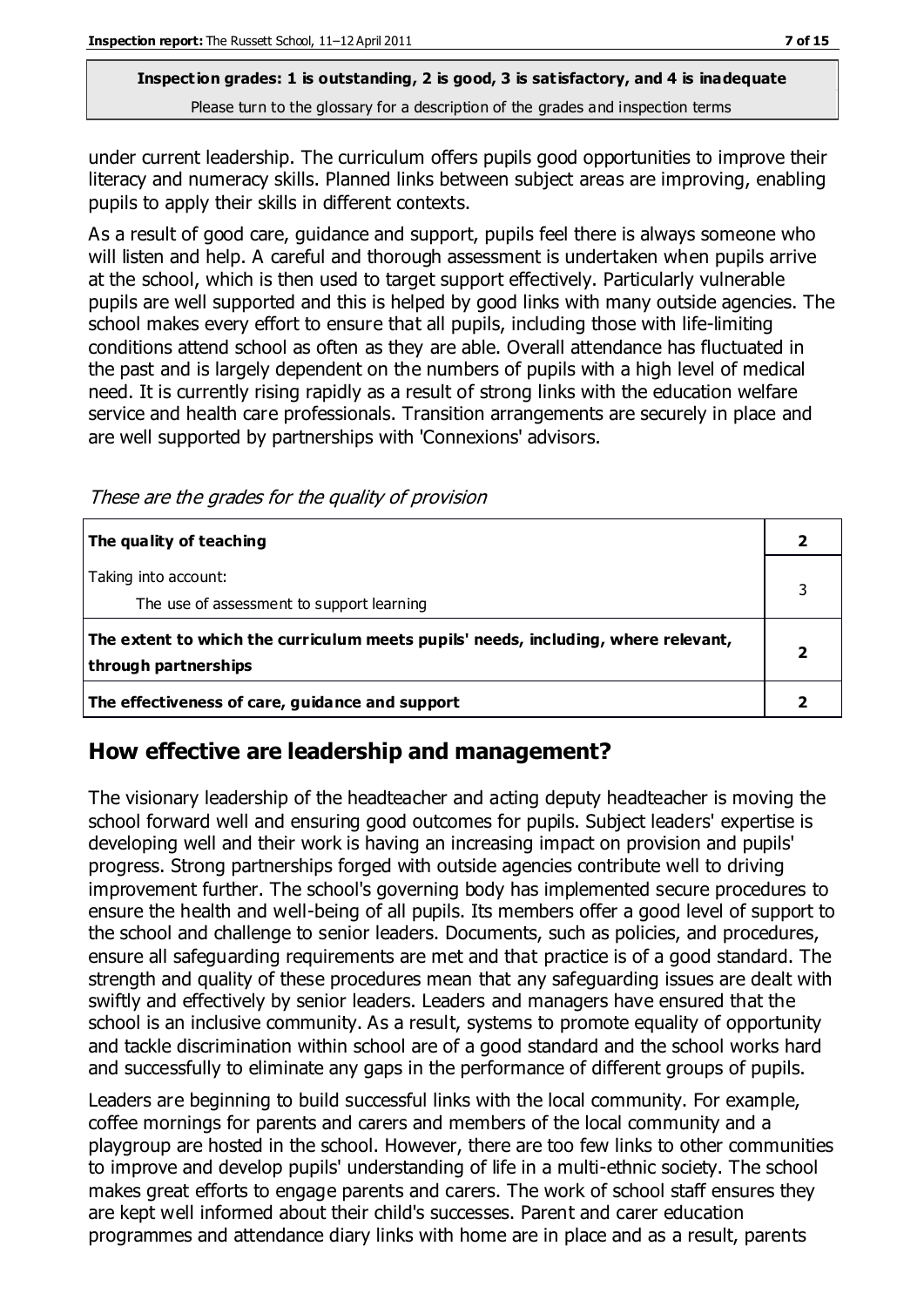and carers appreciate the ongoing work of the school. The school ensures good outcomes for pupils, many of whom have significant needs. It does this on a well controlled budget and provides good value for money.

These are the grades for leadership and management

| The effectiveness of leadership and management in embedding ambition and driving<br><i>improvement</i>                                                           | $\overline{\mathbf{2}}$ |
|------------------------------------------------------------------------------------------------------------------------------------------------------------------|-------------------------|
| Taking into account:<br>The leadership and management of teaching and learning                                                                                   | $\mathcal{P}$           |
| The effectiveness of the governing body in challenging and supporting the<br>school so that weaknesses are tackled decisively and statutory responsibilities met | 2                       |
| The effectiveness of the school's engagement with parents and carers                                                                                             | $\overline{\mathbf{2}}$ |
| The effectiveness of partnerships in promoting learning and well-being                                                                                           | $\mathbf{z}$            |
| The effectiveness with which the school promotes equality of opportunity and tackles<br>discrimination                                                           | 2                       |
| The effectiveness of safeguarding procedures                                                                                                                     | $\overline{\mathbf{2}}$ |
| The effectiveness with which the school promotes community cohesion                                                                                              | 3                       |
| The effectiveness with which the school deploys resources to achieve value for money                                                                             | 2                       |

## **Early Years Foundation Stage**

Staff in the Early Years Foundation Stage develop excellent links with the parents and carers of children before they start school. As a result, children joining the unit get off to an outstanding start. They settle into their routines well because of the exceptionally high quality of care, guidance and support for their personal and social development. They clearly feel very safe and secure in the setting. Excellent partnerships with the on-site children's therapy team ensure that children are very well supported. As a result of highly personalised learning opportunities within a happy learning environment, pupils make excellent progress from their individual starting points. Whilst staff are highly committed to ensuring pupils have opportunities to experience outdoor play, outdoor provision does not yet fully mirror the exceptional indoor learning opportunities. Staff are aware of this and plans are in place to develop this area further.

The Early Years Foundation Stage has an excellent leader who does everything in her power to ensure children access a high quality learning environment no matter what their level of need. Teaching is excellent. Tasks are exceptionally well adapted to children's ages and abilities, because all staff use assessment information effectively to plan learning experiences. Children's progress is charted well through excellent records of each child's learning journey which are shared with parents and carers. Leaders' self-evaluation is excellent and identifies clearly what the setting needs to do to build further on its considerable successes.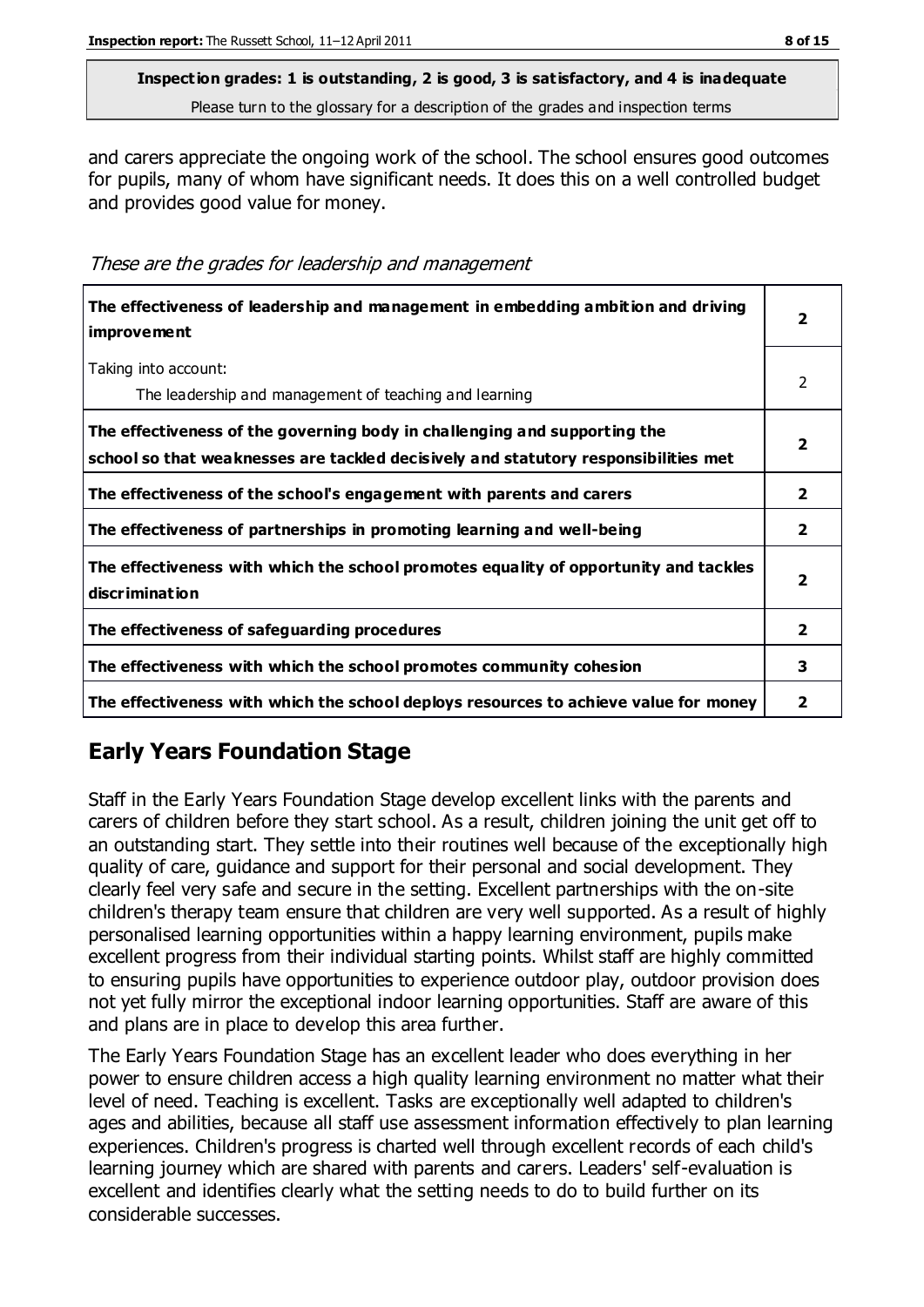**Inspection grades: 1 is outstanding, 2 is good, 3 is satisfactory, and 4 is inadequate**

Please turn to the glossary for a description of the grades and inspection terms

These are the grades for the Early Years Foundation Stage

| <b>Overall effectiveness of the Early Years Foundation Stage</b>                      |  |
|---------------------------------------------------------------------------------------|--|
| Taking into account:<br>Outcomes for children in the Early Years Foundation Stage     |  |
| The quality of provision in the Early Years Foundation Stage                          |  |
| The effectiveness of leadership and management of the Early Years Foundation<br>Stage |  |

### **Sixth form**

The leadership and management of the sixth form have changed considerably since the last inspection. Much of this change is very recent and the impact is not yet fully measurable. However, current senior leaders have clear plans for future improvements to outcomes for students and are aware of the unit's strengths and areas for improvement. As a result, sixth form students are currently making satisfactory progress, both socially and emotionally, and academically. Teaching and assessment are satisfactory and contribute to students' success in achieving a range of accreditations. These include the Award Scheme Development and Accreditation Network (ASDAN) and Oxford and Cambridge and RSA (OCR) life and living courses. The broad and increasingly relevant curriculum ensures that satisfactory attention is given to students' literacy and numeracy skills, as well as their understanding of healthy living. Students gain experience in attending college and through work placements, helping them to develop into confident, mature young people. Relationships between adults and students are strong and this ensures that the students know they are valued. The newly introduced transition programme ensures that students are satisfactorily prepared to move on from school to a variety of destinations. However, records of students' achievement do not yet fully reflect their range of learning and skills and, as a result, only offer limited support to their transition to further education or the workplace.

These are the grades for the sixth form

| Overall effectiveness of the sixth form                         |  |
|-----------------------------------------------------------------|--|
| Taking into account:<br>Outcomes for students in the sixth form |  |
| The quality of provision in the sixth form                      |  |
| Leadership and management of the sixth form                     |  |

### **Views of parents and carers**

A very large majority of responses to the Ofsted questionnaires were positive and supported the work of the school. One parent or carer contacted the inspection team raising some past concerns. The lead inspector investigated the issue raised and was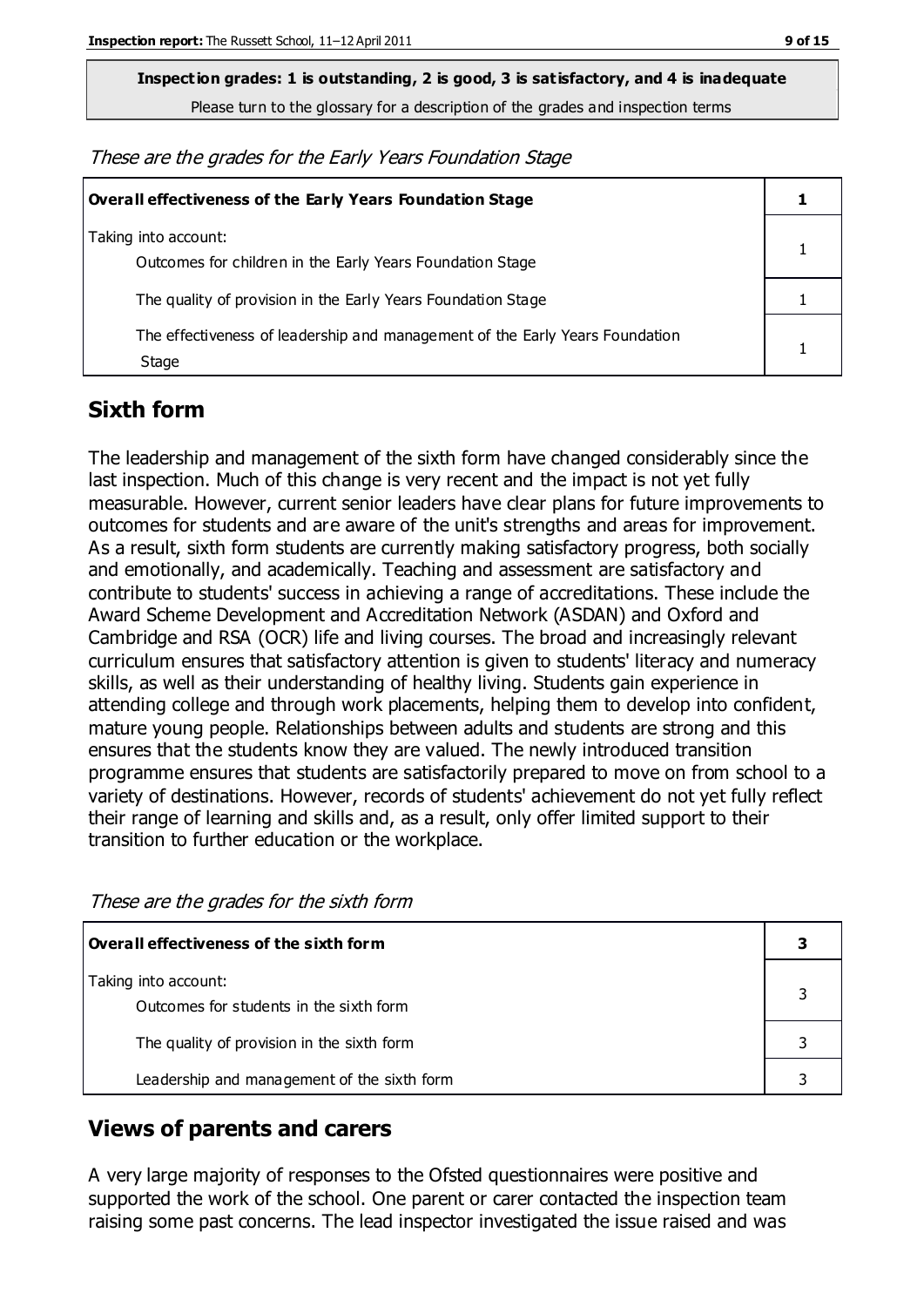#### **Inspection grades: 1 is outstanding, 2 is good, 3 is satisfactory, and 4 is inadequate**

Please turn to the glossary for a description of the grades and inspection terms

satisfied that previous practice that might have given rise to concern no longer took place under the current leadership and management of the school.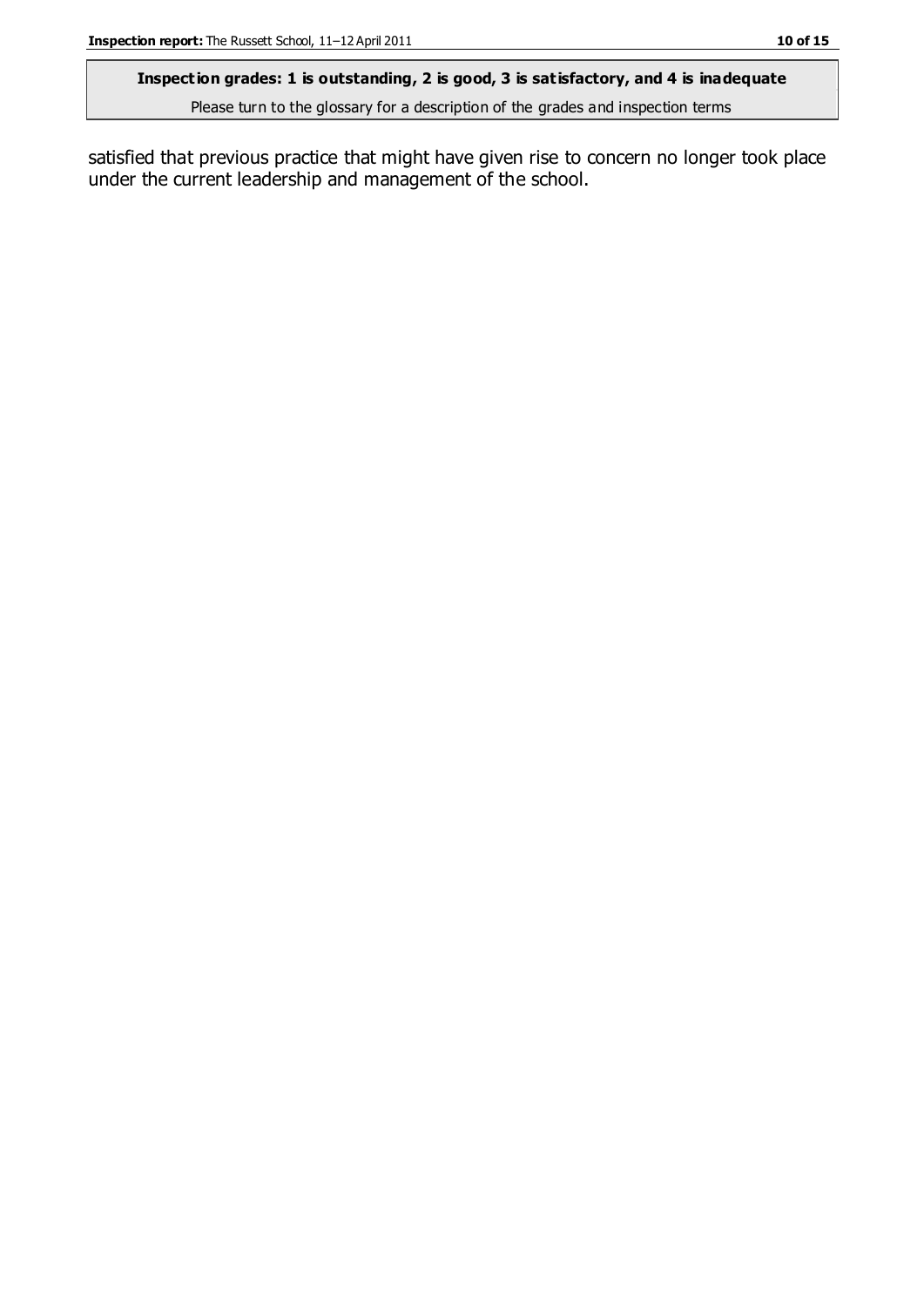#### **Responses from parents and carers to Ofsted's questionnaire**

Ofsted invited all the registered parents and carers of pupils registered at The Russett School to complete a questionnaire about their views of the school.

In the questionnaire, parents and carers were asked to record how strongly they agreed with 13 statements about the school.

The inspection team received 26 completed questionnaires by the end of the on-site inspection. In total, there are 88 pupils registered at the school.

| <b>Statements</b>                                                                                                                                                                                                                                       | <b>Strongly</b><br>agree |               | <b>Agree</b>   |                         |              | <b>Disagree</b> |              | <b>Strongly</b><br>disagree |  |
|---------------------------------------------------------------------------------------------------------------------------------------------------------------------------------------------------------------------------------------------------------|--------------------------|---------------|----------------|-------------------------|--------------|-----------------|--------------|-----------------------------|--|
|                                                                                                                                                                                                                                                         | <b>Total</b>             | $\frac{1}{2}$ | <b>Total</b>   | $\mathbf{O}/\mathbf{o}$ | <b>Total</b> | $\frac{1}{2}$   | <b>Total</b> | $\frac{1}{2}$               |  |
| My child enjoys school                                                                                                                                                                                                                                  | 20                       | 77            | 6              | 23                      | 0            | $\mathbf 0$     | $\mathbf 0$  | $\mathbf 0$                 |  |
| The school keeps my child<br>safe                                                                                                                                                                                                                       | 23                       | 88            | 3              | 12                      | 0            | $\mathbf 0$     | $\mathbf 0$  | $\mathbf 0$                 |  |
| My school informs me about<br>my child's progress                                                                                                                                                                                                       | 17                       | 65            | 8              | 31                      | 1            | 4               | $\mathbf 0$  | $\mathbf 0$                 |  |
| My child is making enough<br>progress at this school                                                                                                                                                                                                    | 17                       | 65            | 9              | 35                      | 0            | 0               | $\mathbf 0$  | $\pmb{0}$                   |  |
| The teaching is good at this<br>school                                                                                                                                                                                                                  | 20                       | 77            | 5              | 19                      | 0            | 0               | $\mathbf 0$  | $\mathbf 0$                 |  |
| The school helps me to<br>support my child's learning                                                                                                                                                                                                   | 17                       | 65            | 9              | 35                      | 0            | $\mathbf{0}$    | 0            | $\mathbf 0$                 |  |
| The school helps my child to<br>have a healthy lifestyle                                                                                                                                                                                                | 16                       | 62            | 9              | 35                      | 0            | 0               | $\mathbf 0$  | $\mathbf 0$                 |  |
| The school makes sure that<br>my child is well prepared for<br>the future (for example<br>changing year group,<br>changing school, and for<br>children who are finishing<br>school, entering further or<br>higher education, or entering<br>employment) | 15                       | 58            | 10             | 38                      | $\mathbf 0$  | 0               | $\mathbf 0$  | $\mathbf 0$                 |  |
| The school meets my child's<br>particular needs                                                                                                                                                                                                         | 19                       | 73            | 6              | 23                      | $\mathbf{1}$ | 4               | $\mathbf 0$  | $\mathbf 0$                 |  |
| The school deals effectively<br>with unacceptable behaviour                                                                                                                                                                                             | 18                       | 69            | $\overline{7}$ | 27                      | $\mathbf{1}$ | $\overline{4}$  | 0            | $\pmb{0}$                   |  |
| The school takes account of<br>my suggestions and concerns                                                                                                                                                                                              | 18                       | 69            | $\overline{7}$ | 27                      | 1            | 4               | $\Omega$     | $\Omega$                    |  |
| The school is led and<br>managed effectively                                                                                                                                                                                                            | 16                       | 62            | 9              | 35                      | $\mathbf{1}$ | $\overline{4}$  | $\mathbf 0$  | $\mathbf 0$                 |  |
| Overall, I am happy with my<br>child's experience at this<br>school                                                                                                                                                                                     | 21                       | 81            | 4              | 15                      | $\mathbf{1}$ | $\overline{4}$  | $\mathbf 0$  | $\mathbf 0$                 |  |

The table above summarises the responses that parents and carers made to each statement. The percentages indicate the proportion of parents and carers giving that response out of the total number of completed questionnaires. Where one or more parents and carers chose not to answer a particular question, the percentages will not add up to 100%.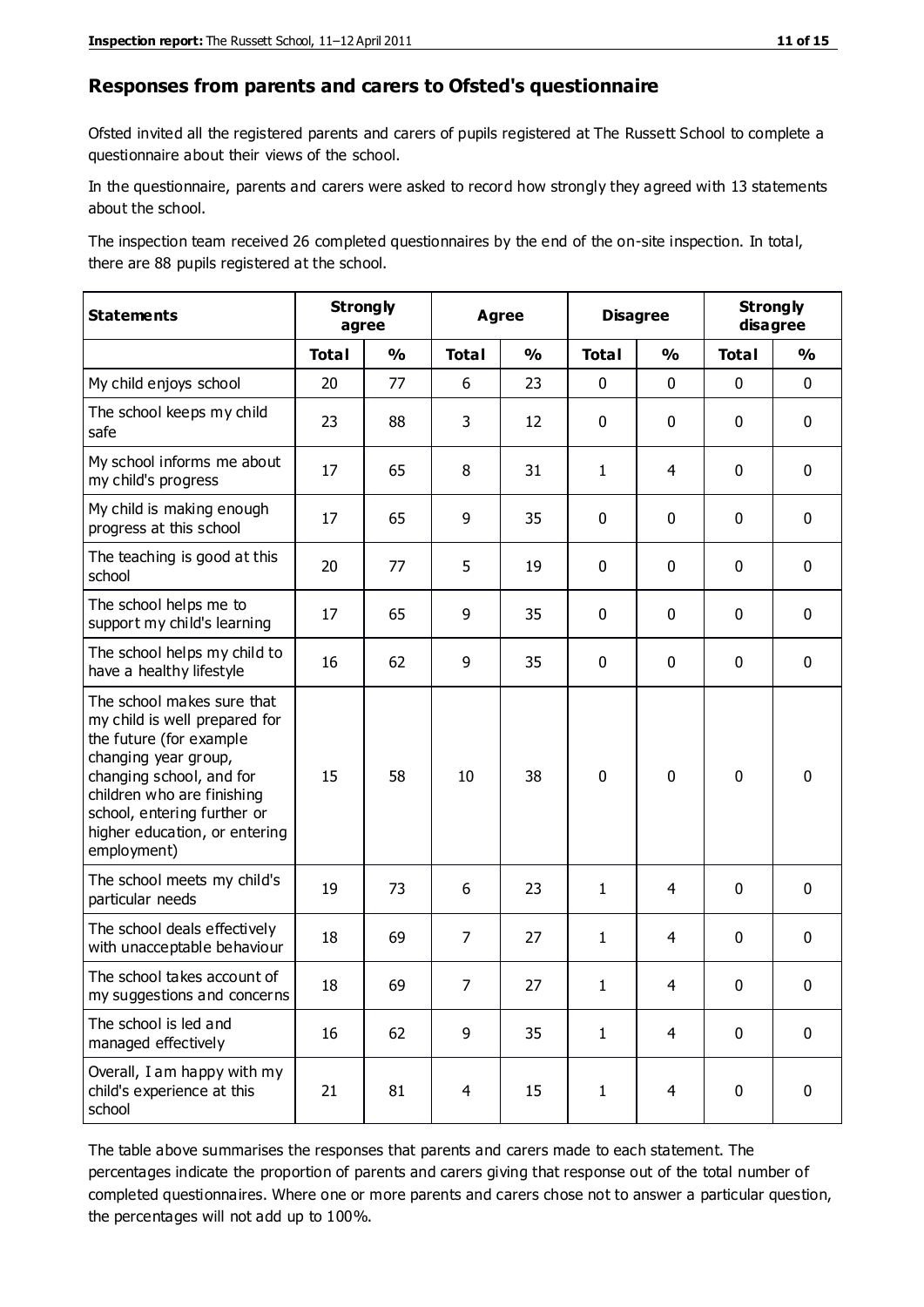## **Glossary**

| Grade   | <b>Judgement</b> | <b>Description</b>                                                                                                                                                                                                            |
|---------|------------------|-------------------------------------------------------------------------------------------------------------------------------------------------------------------------------------------------------------------------------|
| Grade 1 | Outstanding      | These features are highly effective. An outstanding school<br>provides exceptionally well for all its pupils' needs.                                                                                                          |
| Grade 2 | Good             | These are very positive features of a school. A school that<br>is good is serving its pupils well.                                                                                                                            |
| Grade 3 | Satisfactory     | These features are of reasonable quality. A satisfactory<br>school is providing adequately for its pupils.                                                                                                                    |
| Grade 4 | Inadequate       | These features are not of an acceptable standard. An<br>inadequate school needs to make significant improvement<br>in order to meet the needs of its pupils. Ofsted inspectors<br>will make further visits until it improves. |

#### **What inspection judgements mean**

#### **Overall effectiveness of schools**

|                       | Overall effectiveness judgement (percentage of schools) |      |                     |                   |
|-----------------------|---------------------------------------------------------|------|---------------------|-------------------|
| <b>Type of school</b> | <b>Outstanding</b>                                      | Good | <b>Satisfactory</b> | <b>Inadequate</b> |
| Nursery schools       | 59                                                      | 35   | 3                   | 3                 |
| Primary schools       | 9                                                       | 44   | 39                  | 7                 |
| Secondary schools     | 13                                                      | 36   | 41                  | 11                |
| Sixth forms           | 15                                                      | 39   | 43                  | 3                 |
| Special schools       | 35                                                      | 43   | 17                  | 5                 |
| Pupil referral units  | 21                                                      | 42   | 29                  | 9                 |
| All schools           | 13                                                      | 43   | 37                  | 8                 |

New school inspection arrangements were introduced on 1 September 2009. This means that inspectors now make some additional judgements that were not made previously.

The data in the table above are for the period 1 September 2009 to 31 August 2010 and are consistent with the latest published official statistics about maintained school inspection outcomes (see **[www.ofsted.gov.uk](http://www.ofsted.gov.uk/)**).

The sample of schools inspected during 2009/10 was not representative of all sc hools nationally, as weaker schools are inspected more frequently than good or outstanding schools.

Percentages are rounded and do not always add exactly to 100.

Sixth form figures reflect the judgements made for the overall effectiveness of the sixth form in secondary schools, special schools and pupil referral units.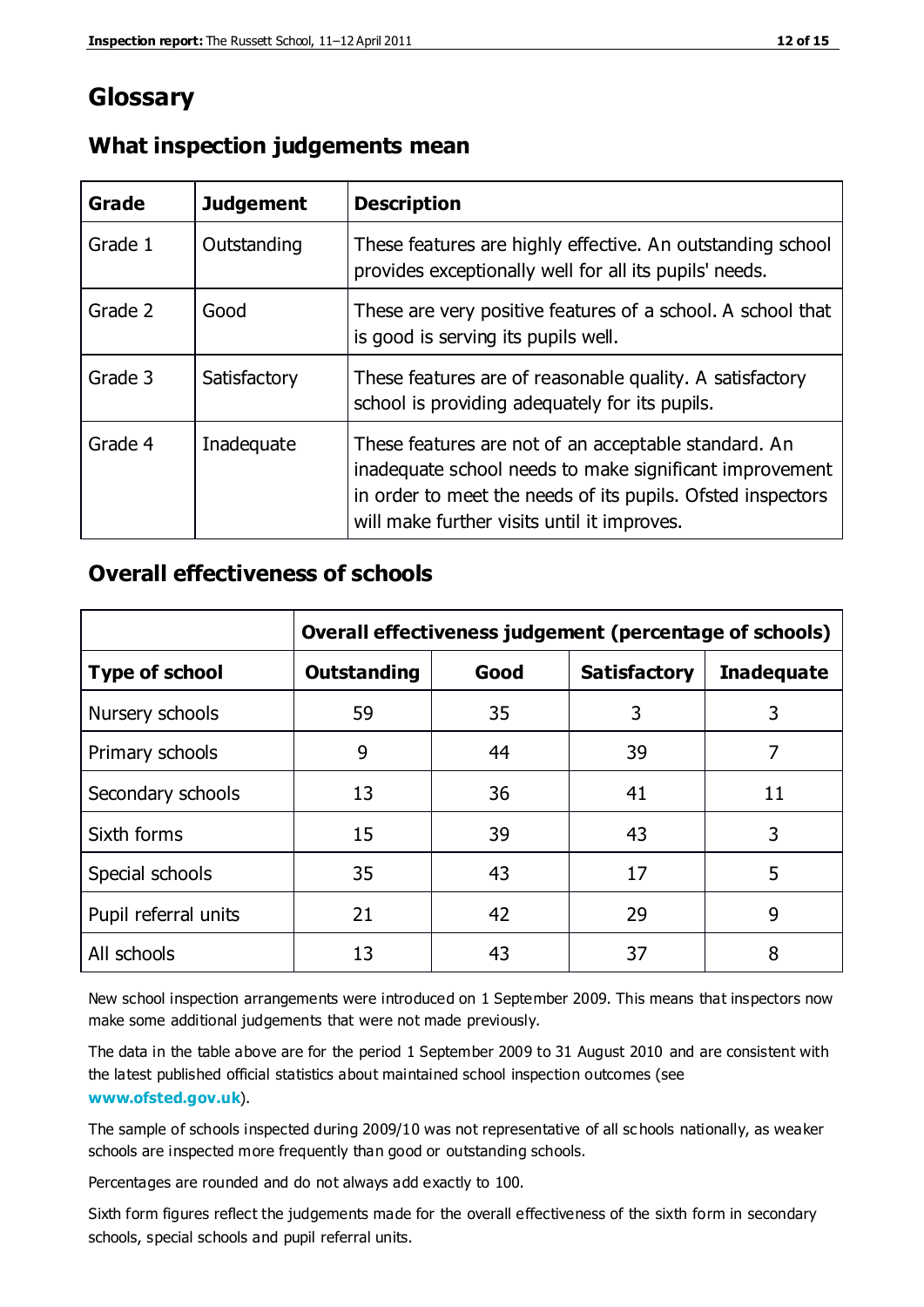## **Common terminology used by inspectors**

| Achievement:               | the progress and success of a pupil in their learning,<br>development or training.                                                                                                                                                          |  |  |
|----------------------------|---------------------------------------------------------------------------------------------------------------------------------------------------------------------------------------------------------------------------------------------|--|--|
| Attainment:                | the standard of the pupils' work shown by test and<br>examination results and in lessons.                                                                                                                                                   |  |  |
| Capacity to improve:       | the proven ability of the school to continue<br>improving. Inspectors base this judgement on what<br>the school has accomplished so far and on the quality<br>of its systems to maintain improvement.                                       |  |  |
| Leadership and management: | the contribution of all the staff with responsibilities,<br>not just the headteacher, to identifying priorities,<br>directing and motivating staff and running the school.                                                                  |  |  |
| Learning:                  | how well pupils acquire knowledge, develop their<br>understanding, learn and practise skills and are<br>developing their competence as learners.                                                                                            |  |  |
| Overall effectiveness:     | inspectors form a judgement on a school's overall<br>effectiveness based on the findings from their<br>inspection of the school. The following judgements,<br>in particular, influence what the overall effectiveness<br>judgement will be. |  |  |
|                            | The school's capacity for sustained<br>improvement.                                                                                                                                                                                         |  |  |
|                            | Outcomes for individuals and groups of pupils.                                                                                                                                                                                              |  |  |
|                            | The quality of teaching.                                                                                                                                                                                                                    |  |  |
|                            | The extent to which the curriculum meets<br>pupils' needs, including, where relevant,<br>through partnerships.                                                                                                                              |  |  |
|                            | The effectiveness of care, guidance and<br>support.                                                                                                                                                                                         |  |  |
| Progress:                  | the rate at which pupils are learning in lessons and<br>over longer periods of time. It is often measured by<br>comparing the pupils' attainment at the end of a key                                                                        |  |  |

stage with their attainment when they started.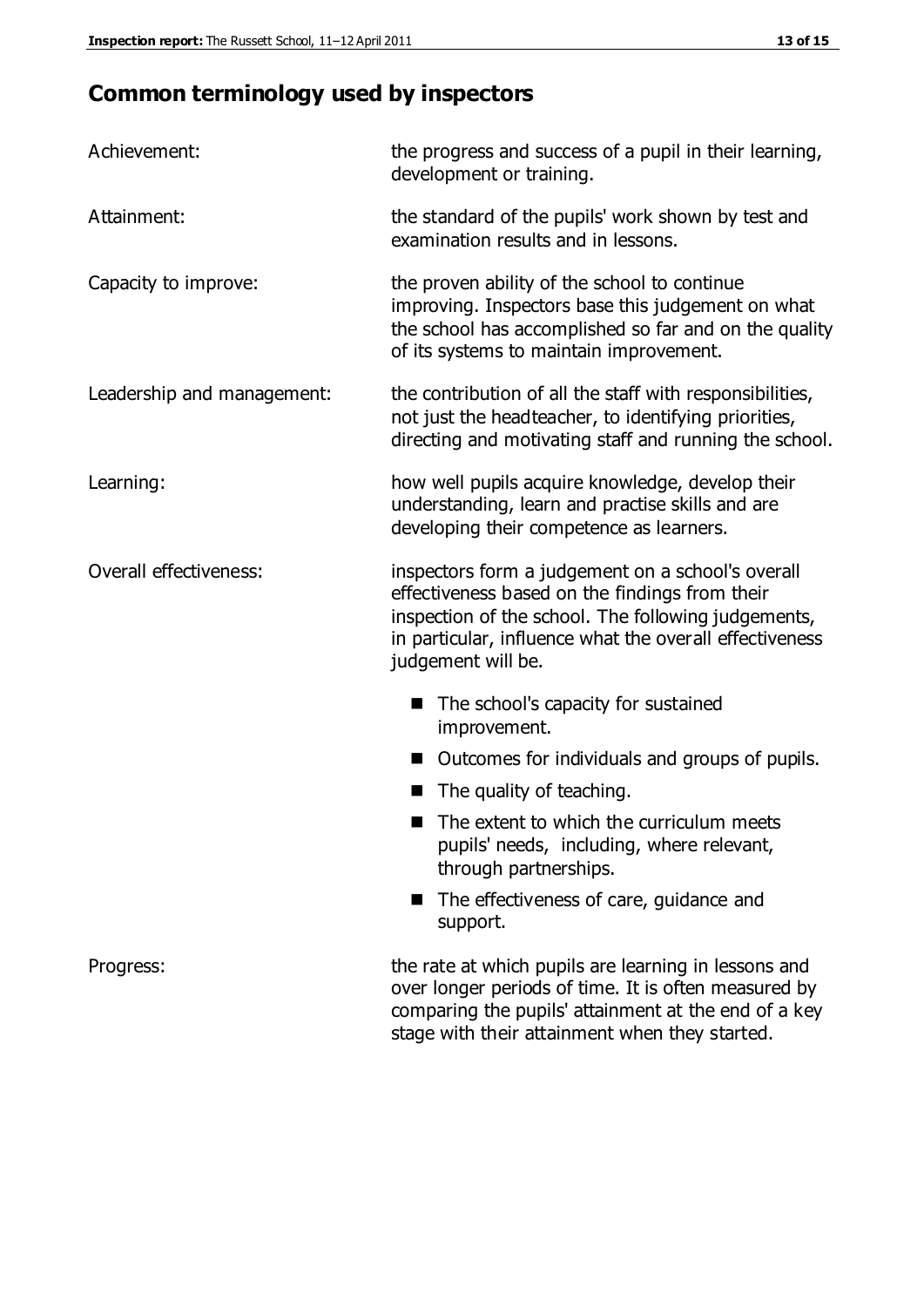### **This letter is provided for the school, parents and carers to share with their children. It describes Ofsted's main findings from the inspection of their school.**

13 April 2011

#### Dear Pupils

#### **Inspection of The Russett School, Northwich, CW8 3BW**

Thank you all for making us feel so welcome when we inspected your school recently. A special thanks to those of you who came to meet with us and took the time to tell us about your school.

We agree with those of you who told us your school is good. These are the things we think your school does especially well. It:

- $\blacksquare$  ensures evervone is welcomed into school and is given help and support to help them learn
- makes sure you all have a good understanding of how to keep safe and be healthy
- helps many of you to understand how important it is to manage your feelings and behaviour so that you make the right choices.

In order to make your school even better we have asked your school to:

- make sure that work in lessons is just hard enough for everyone
- **E** ensure that those of you in the sixth form have records of achievement that show how much you have learnt
- give you more opportunities to experience other cultures to help you to get a better understanding of how other people live their lives.

We wish you all well for the future, and hope you continue to work as hard and enjoy school as much as you do now.

Yours sincerely,

Marian Thomas Lead Inspector